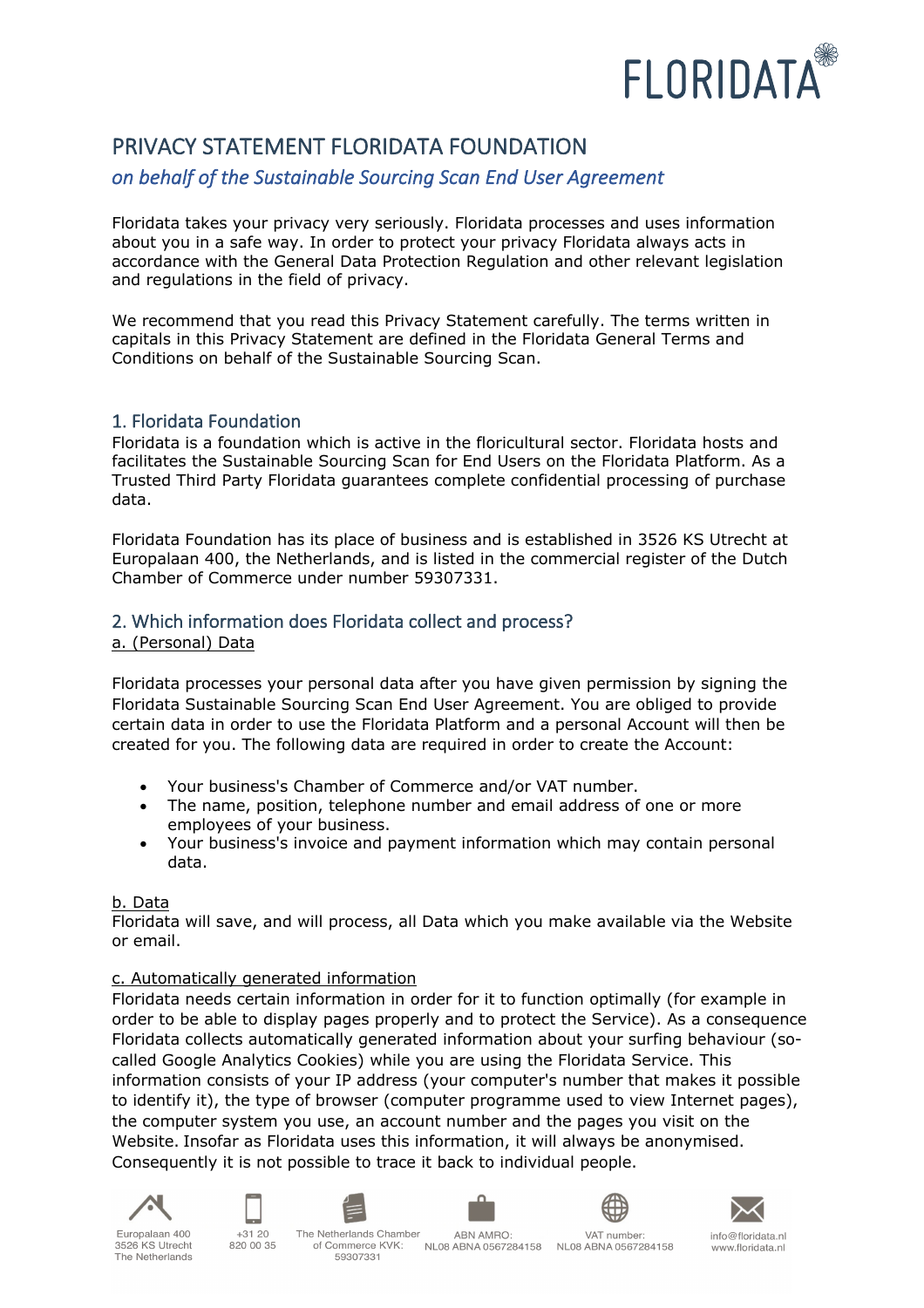

## 3. For which purposes will Floridata use information about you?

#### a. Purposes

Floridata will use information about you for the following purposes.

- To facilitate use of the Platform.
- To send you information regarding (offers for) Floridata's own services and to respond to questions and/or complaints which you have.
- In order to compile anonymised statistics.
- In order to protect, change and improve the Platform.
- In order to conclude an agreement relating to using the Platform and to process relevant payments.
- To issue information about you to third parties if you have given permission for us to do so on the basis of legislation and/or and regulations (see below).

Floridata may inform you of (technical) developments relating to the Service by means of an email newsletter.

If you do not want to receive the Floridata newsletter, you can unsubscribe via your Account or via the newsletter itself.

#### b. Use by third parties

As a Trusted Third Party Floridata guarantees that your personal data will not be issued to third parties, including not for direct marketing purposes, except in the following instances. In the event of a special offer and/or event you will first be consulted explicitly before your data are shared with a third party.

By contrast Floridata can issue your data to third parties insofar as you have indicated explicitly, with regard to a certain third party, that you are giving, or will give, your permission to do so and/or insofar as these data cannot be traced back to you personally (for example automatically generated information which is not your IP address).

Lastly Floridata can issue your data to third parties if it is obliged to do so on the basis of legislation and/or regulations as a consequence of a lawsuit and/or in the event it considers such necessary in order to protect its own rights.

The Website may contain hyperlinks which will cause you to leave the Floridata Website and take you to another party's website. Floridata has no control over linked third-party services and/or websites, nor over your use of them. It may therefore be the case that another privacy statement is applicable to the use of these third-party services and/or websites.

This Floridata Privacy Statement only relates to (personal) data which Floridata has explicitly obtained from you and processed. Floridata does not accept any responsibility or liability for (the operation and/or content of) third-party services and/or websites. Floridata uses ICT providers to which personal data are issued, with regard to which a data processing agreement has been signed in which Floridata obliges the ICT providers to take suitable technical and organisational security measures.











VAT number: NL08 ABNA 0567284158 NL08 ABNA 0567284158



info@floridata.nl www.floridata.nl